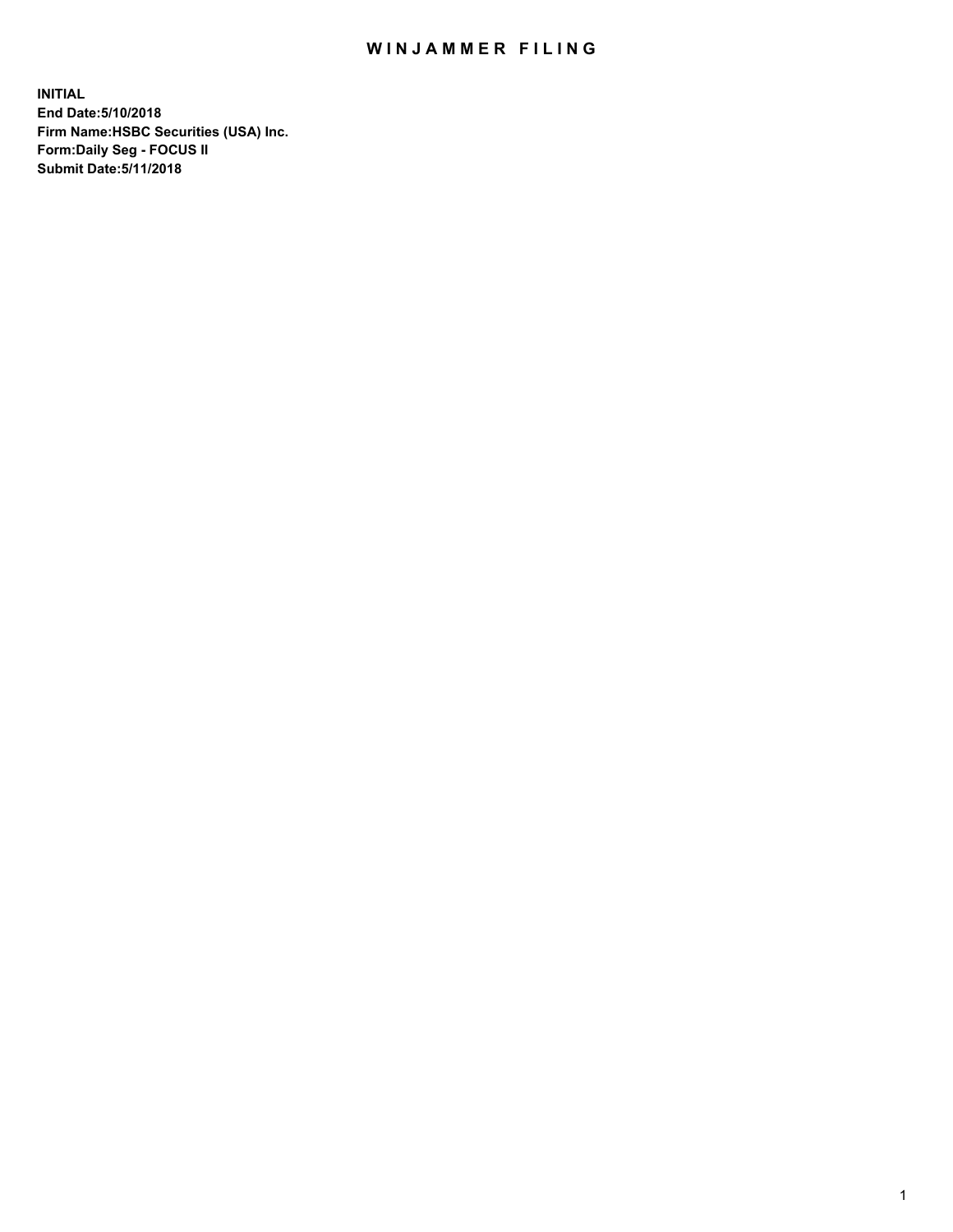## **INITIAL End Date:5/10/2018 Firm Name:HSBC Securities (USA) Inc. Form:Daily Seg - FOCUS II Submit Date:5/11/2018 Daily Segregation - Cover Page**

| Name of Company<br><b>Contact Name</b><br><b>Contact Phone Number</b><br><b>Contact Email Address</b>                                                                                                                                                                                                                         | <b>HSBC Securities (USA) Inc.</b><br><b>Michael Vacca</b><br>212-525-7951<br>michael.vacca@us.hsbc.com |
|-------------------------------------------------------------------------------------------------------------------------------------------------------------------------------------------------------------------------------------------------------------------------------------------------------------------------------|--------------------------------------------------------------------------------------------------------|
| FCM's Customer Segregated Funds Residual Interest Target (choose one):<br>a. Minimum dollar amount: ; or<br>b. Minimum percentage of customer segregated funds required:%; or<br>c. Dollar amount range between: and; or<br>d. Percentage range of customer segregated funds required between: % and %.                       | 147,000,000<br><u>0</u><br><u>00</u><br>00                                                             |
| FCM's Customer Secured Amount Funds Residual Interest Target (choose one):<br>a. Minimum dollar amount: ; or<br>b. Minimum percentage of customer secured funds required:%; or<br>c. Dollar amount range between: and; or<br>d. Percentage range of customer secured funds required between: % and %.                         | 25,000,000<br><u>0</u><br><u>00</u><br>00                                                              |
| FCM's Cleared Swaps Customer Collateral Residual Interest Target (choose one):<br>a. Minimum dollar amount: ; or<br>b. Minimum percentage of cleared swaps customer collateral required:%; or<br>c. Dollar amount range between: and; or<br>d. Percentage range of cleared swaps customer collateral required between:% and%. | 95,000,000<br><u>0</u><br><u>00</u><br><u>00</u>                                                       |

Attach supporting documents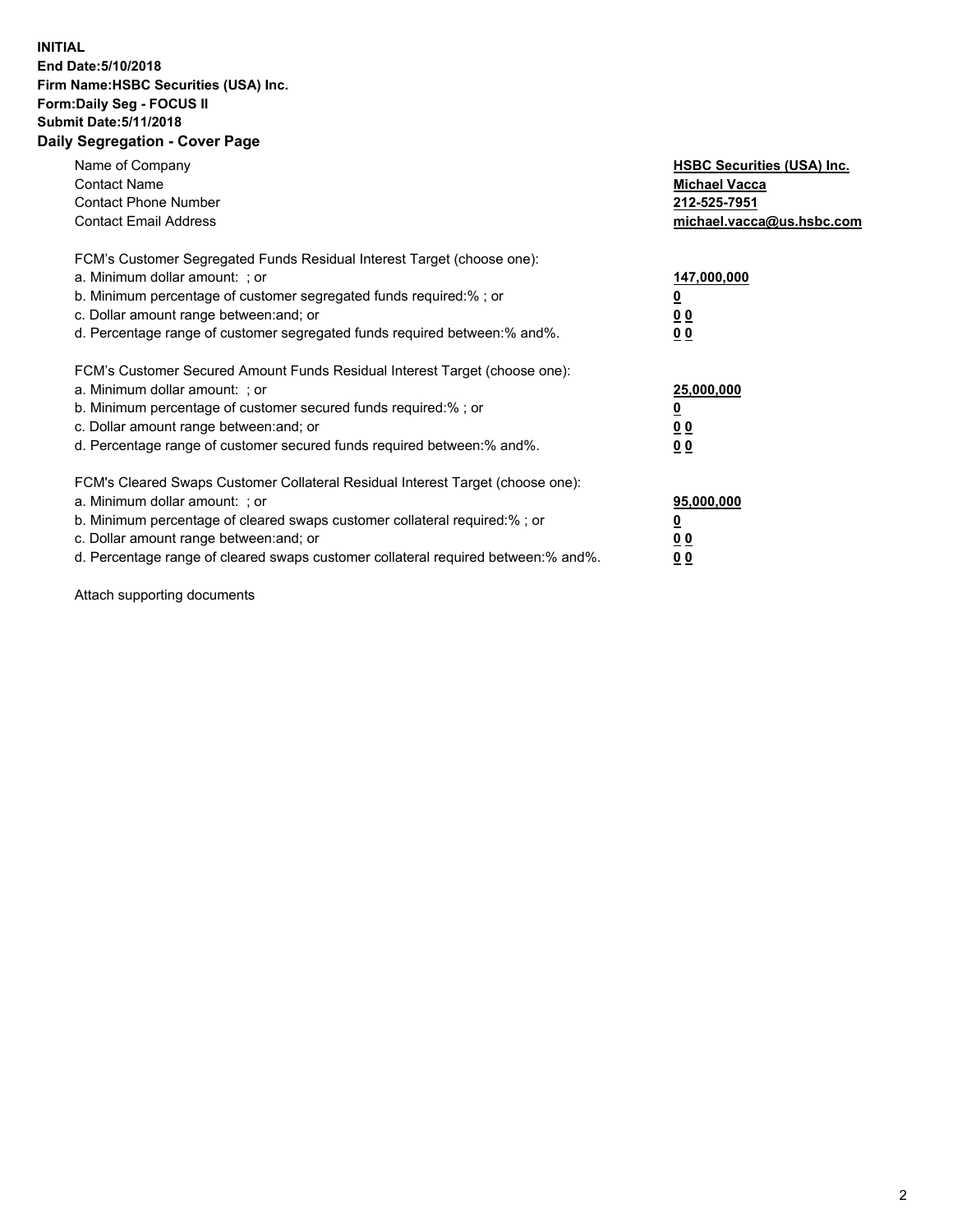**INITIAL End Date:5/10/2018 Firm Name:HSBC Securities (USA) Inc. Form:Daily Seg - FOCUS II Submit Date:5/11/2018 Daily Segregation - Secured Amounts**

Foreign Futures and Foreign Options Secured Amounts Amount required to be set aside pursuant to law, rule or regulation of a foreign government or a rule of a self-regulatory organization authorized thereunder **0** [7305] 1. Net ledger balance - Foreign Futures and Foreign Option Trading - All Customers A. Cash **103,022,507** [7315] B. Securities (at market) **90,944,852** [7317] 2. Net unrealized profit (loss) in open futures contracts traded on a foreign board of trade **-31,378,545** [7325] 3. Exchange traded options a. Market value of open option contracts purchased on a foreign board of trade **0** [7335] b. Market value of open contracts granted (sold) on a foreign board of trade **0** [7337] 4. Net equity (deficit) (add lines 1. 2. and 3.) **162,588,814** [7345] 5. Account liquidating to a deficit and account with a debit balances - gross amount **2,927,268** [7351] Less: amount offset by customer owned securities **-2,918,214** [7352] **9,054** [7354] 6. Amount required to be set aside as the secured amount - Net Liquidating Equity Method (add lines 4 and 5) **162,597,868** [7355] 7. Greater of amount required to be set aside pursuant to foreign jurisdiction (above) or line 6. **162,597,868** [7360] FUNDS DEPOSITED IN SEPARATE REGULATION 30.7 ACCOUNTS 1. Cash in banks A. Banks located in the United States **71,885,725** [7500] B. Other banks qualified under Regulation 30.7 **0** [7520] **71,885,725** [7530] 2. Securities A. In safekeeping with banks located in the United States **44,675,232** [7540] B. In safekeeping with other banks qualified under Regulation 30.7 **0** [7560] **44,675,232** [7570] 3. Equities with registered futures commission merchants A. Cash **0** [7580] B. Securities **0** [7590] C. Unrealized gain (loss) on open futures contracts **0** [7600] D. Value of long option contracts **0** [7610] E. Value of short option contracts **0** [7615] **0** [7620] 4. Amounts held by clearing organizations of foreign boards of trade A. Cash **0** [7640] B. Securities **0** [7650] C. Amount due to (from) clearing organization - daily variation **0** [7660] D. Value of long option contracts **0** [7670] E. Value of short option contracts **0** [7675] **0** [7680] 5. Amounts held by members of foreign boards of trade A. Cash **71,672,419** [7700] B. Securities **46,269,619** [7710] C. Unrealized gain (loss) on open futures contracts **-31,378,545** [7720] D. Value of long option contracts **0** [7730] E. Value of short option contracts **0** [7735] **86,563,493** [7740] 6. Amounts with other depositories designated by a foreign board of trade **0** [7760] 7. Segregated funds on hand **0** [7765] 8. Total funds in separate section 30.7 accounts **203,124,450** [7770] 9. Excess (deficiency) Set Aside for Secured Amount (subtract line 7 Secured Statement Page 1 from Line 8) **40,526,582** [7380] 10. Management Target Amount for Excess funds in separate section 30.7 accounts **25,000,000** [7780] 11. Excess (deficiency) funds in separate 30.7 accounts over (under) Management Target **15,526,582** [7785]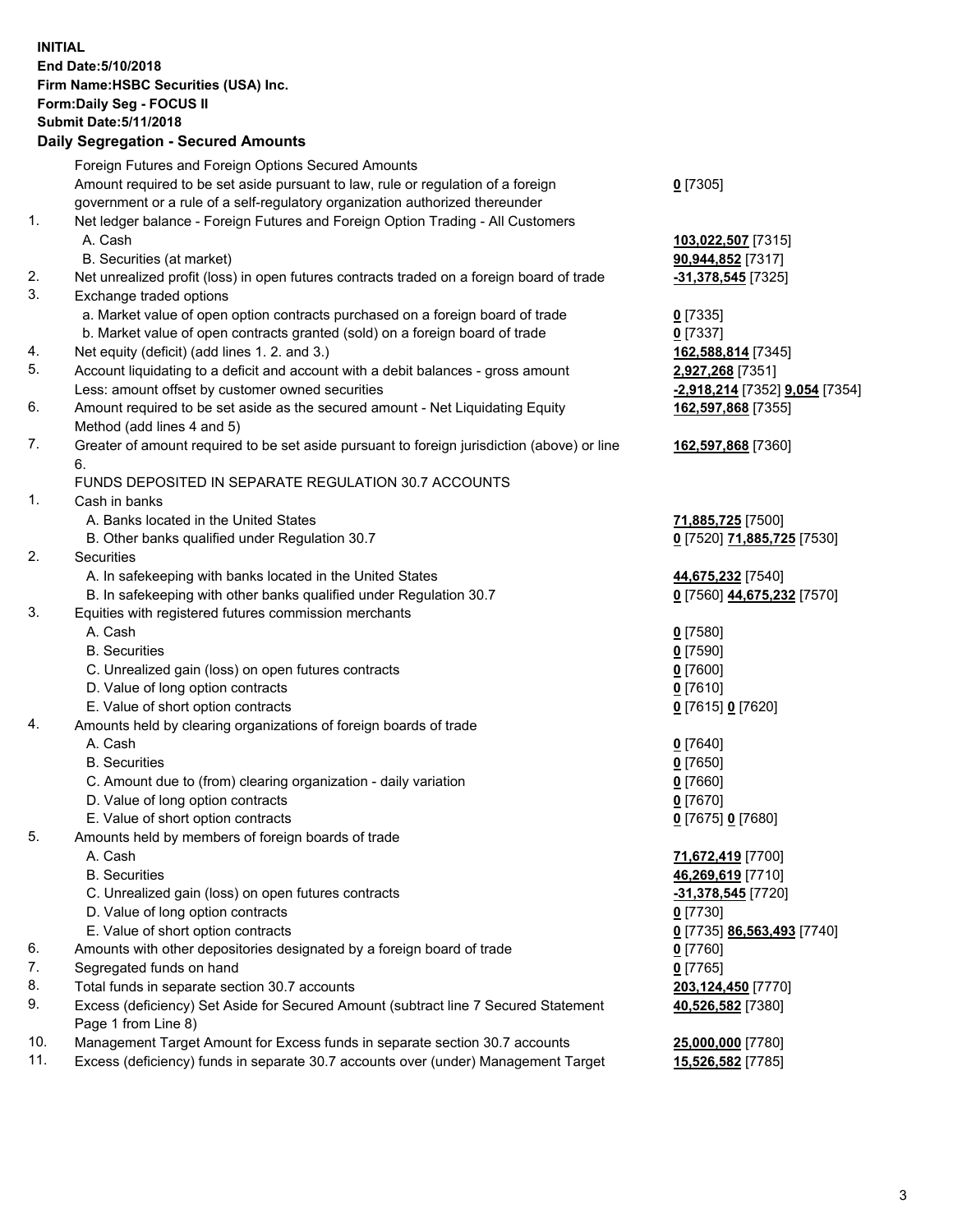**INITIAL End Date:5/10/2018 Firm Name:HSBC Securities (USA) Inc. Form:Daily Seg - FOCUS II Submit Date:5/11/2018 Daily Segregation - Segregation Statement** SEGREGATION REQUIREMENTS(Section 4d(2) of the CEAct) 1. Net ledger balance A. Cash **337,602,160** [7010] B. Securities (at market) **1,273,287,514** [7020] 2. Net unrealized profit (loss) in open futures contracts traded on a contract market **41,403,922** [7030] 3. Exchange traded options A. Add market value of open option contracts purchased on a contract market **250,062,417** [7032] B. Deduct market value of open option contracts granted (sold) on a contract market **-50,947,380** [7033] 4. Net equity (deficit) (add lines 1, 2 and 3) **1,851,408,633** [7040] 5. Accounts liquidating to a deficit and accounts with debit balances - gross amount **10,924,721** [7045] Less: amount offset by customer securities **-10,924,647** [7047] **74** [7050] 6. Amount required to be segregated (add lines 4 and 5) **1,851,408,707** [7060] FUNDS IN SEGREGATED ACCOUNTS 7. Deposited in segregated funds bank accounts A. Cash **28,444,533** [7070] B. Securities representing investments of customers' funds (at market) **0** [7080] C. Securities held for particular customers or option customers in lieu of cash (at market) **186,578,619** [7090] 8. Margins on deposit with derivatives clearing organizations of contract markets A. Cash **484,196,473** [7100] B. Securities representing investments of customers' funds (at market) **0** [7110] C. Securities held for particular customers or option customers in lieu of cash (at market) **1,038,753,535** [7120] 9. Net settlement from (to) derivatives clearing organizations of contract markets **17,363,001** [7130] 10. Exchange traded options A. Value of open long option contracts **250,062,417** [7132] B. Value of open short option contracts **-50,947,380** [7133] 11. Net equities with other FCMs A. Net liquidating equity **8,025,709** [7140] B. Securities representing investments of customers' funds (at market) **0** [7160] C. Securities held for particular customers or option customers in lieu of cash (at market) **0** [7170] 12. Segregated funds on hand **47,955,360** [7150] 13. Total amount in segregation (add lines 7 through 12) **2,010,432,267** [7180] 14. Excess (deficiency) funds in segregation (subtract line 6 from line 13) **159,023,560** [7190] 15. Management Target Amount for Excess funds in segregation **147,000,000** [7194]

16. Excess (deficiency) funds in segregation over (under) Management Target Amount Excess

**12,023,560** [7198]